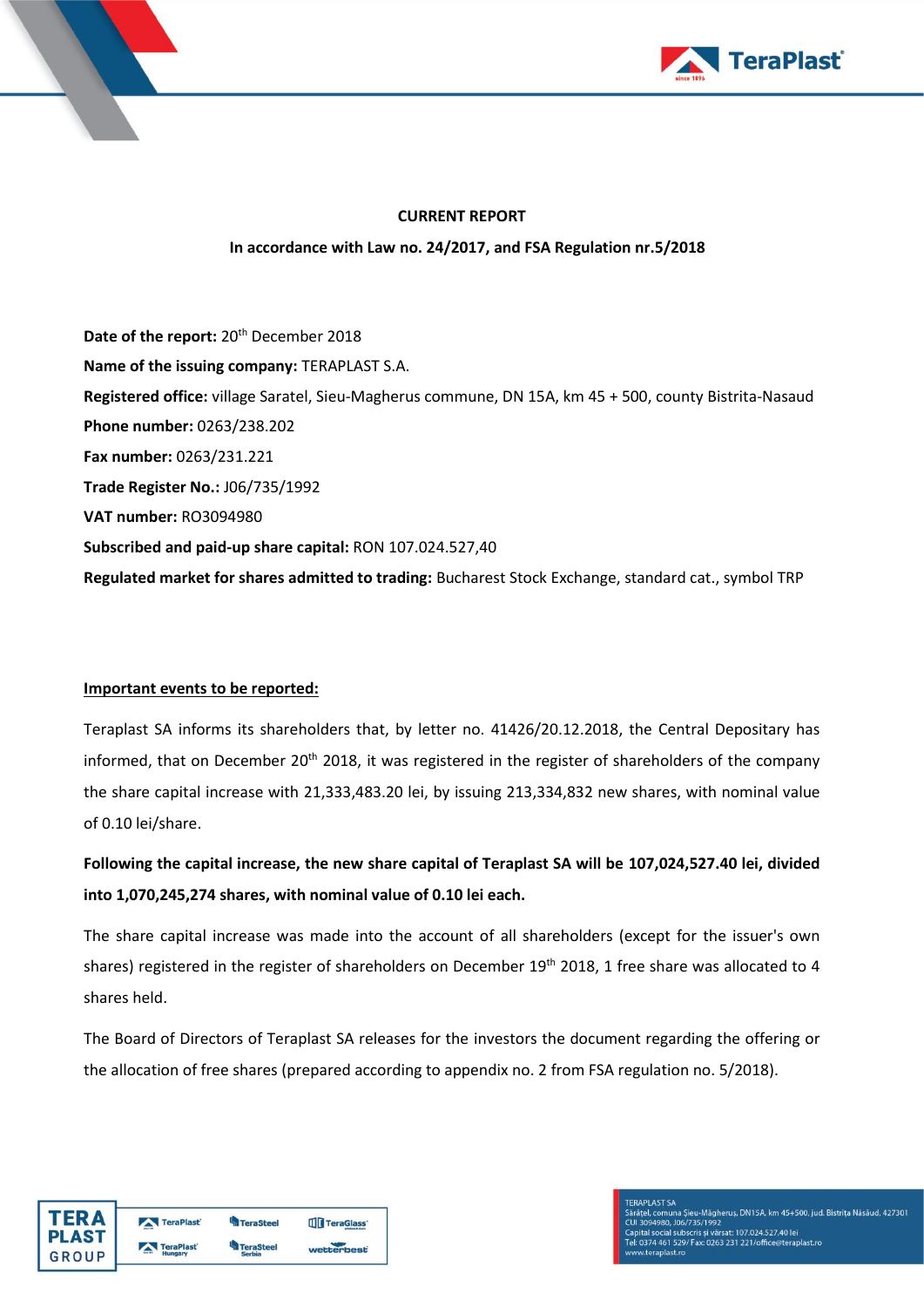

## **Appendix 2:**

## **Minimum content of shareholders information paper on offering or assigning free shares without a cash consideration**

#### **1. Responsible persons**

## **1.1.** *The name and the function of the private person and/or the name and the headquarters address of the legal person responsible for the information included in the presentation document*

Teraplast SA, headquartered in village Saratel, Sieu-Magherus, DN 15A, km 45 + 500, county Bistrita-Nasaud, Romania, Zip Code 427301, registered with the Trade Register No. J06/735/1992, Sole registration number at the Trade Register Office No. 309498, bank account RO55 BTRL 0060 1202 A608 75XX opened at Banca Transilvania SA, Bistrita, represented by Mr. Alexandru STÂNEAN Chief Executive Officer.

#### **1.2.** *Declarations of the responsible persons mentioned at the point 1.1 of which to appear that the information included in the presentation document are, in their knowledge, in conformity with reality.*

After verifying the content of this prospect, the company Teraplast SA, represented by Mr. Alexandru STÂNEAN, Chief Executive Officer, accepts the responsibility for the content and certifies that the released information are in conformity with reality and they do not contain omissions or untrue declarations designed to affect significantly the content of the document.

## **2. General information about the issuer**

# **2.1.** *Name, headquarter, trade register number, Sole registration number at the Trade Register Office*

**Name of issuer:** Company TERAPLAST S.A.

**Headquarters:** village Saratel, Sieu-Magherus, DN 15A, km 45 + 500, county Bistrita-Nasaud, Romania, Zip Code 427301.

**Company registration:** registered with the Trade Register No. J06/735/1992, Sole registration number at the Trade Register Office No. 3094980

## **2.2.** *Social capital before the increase:*

| $\bullet$ | The value of the subscribed and paid share capital: | 85.691.044.20 lei  |
|-----------|-----------------------------------------------------|--------------------|
| $\bullet$ | The number of shares:                               | 856.910.442 shares |
| $\bullet$ | The nominal value of each share:                    | 0.10 lei           |

## **3. Information regarding the shares offered for free to the shareholders**

# **3.1. The formalities which decides the increase of the share capital which involves offering for free the issued shares to the existing shareholders.**

By the General Meeting of Shareholders decision, dated April 27<sup>th</sup> 2018, it was authorized the increase of the share capital of the Company, with a maximum of 21.450.000 lei, up to the maximum amount of 107.141.097 lei, representing authorized capital, by delegating to the Board of Directors, for a period of

| <b>TERA</b><br><b>PLAST</b> | TeraPlast        | <b>TeraSteel</b> | <b>ITIT</b> TeraGlass' |
|-----------------------------|------------------|------------------|------------------------|
|                             | <b>TeraPlast</b> | <b>TeraSteel</b> |                        |
| <b>GROUP</b>                | Hungary          | <b>Serbia</b>    | wetterbest             |

el, comuna Șieu-Măgheruș, DN15A, km 45+500, jud. Bistrița Năsăud, 427301 Saraței, comuna șieu-magneruș, DNT5A, KM 45+500, Jud<br>CUI 3094980, J06/735/1992<br>Capital social subscris și vărsat: 107.024.527.40 lei<br>Tel: 0374 461 529/ Fax: 0263 231 221/office@teraplast.ro w.teraplast.ro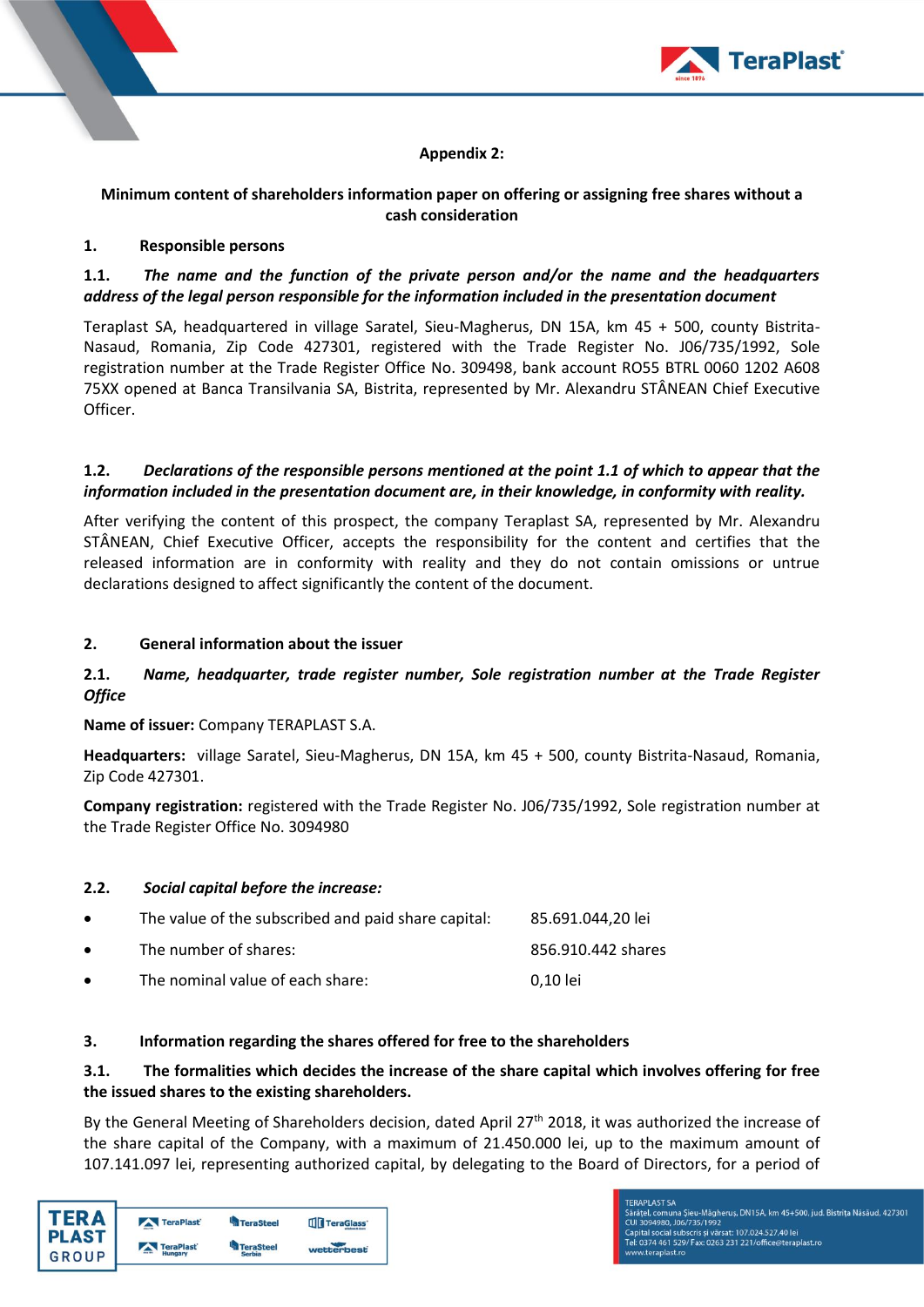

12 months, the exercise of its competencies regarding the increase of the share capital, based on the provisions of art. 114 paragraph (1) - (2), and of art. 2201 of Law no. 31/1990, the provisions of art. 85 of the Law no. 24/2017 and the provisions of art. 9 paragraph (2) of the Articles of Association of the company, under the following conditions:

The newly issued shares will be distributed free of charge to all shareholders of the company registered in the Register of Shareholders at the registration date to be determined by the Board of Directors;

The capital increase will be made to support the current activity of the company;

Each shareholder registered in the Register of Shareholders at the registration date (which will be determined by the Board of Directors by the decision approving all the details of the increase of the share capital) will be allocated a number of 1 free share to 4 shares held;

The increase of the share capital will be made by incorporating the reserves set up in the previous years.

By decision no.55 of 14 September 2018 the Board of Directors of TERAPLAST S.A. approved the increase of the share capital with 21.333.483,20 lei by releasing of 213.334.832 new shares, with a reference value of 0.10 lei/share, as well the determination of the price 0,40 lei for the compensation of the fractions of shares following the application of the algorithm and the rounding of the results to the lower inferior

By decision no.66 of 13 December 2018 the Board of Directors of TERAPLAST S.A. approved the date of January 11, 2019 as the date of payment of the compensation of the fractions of shares following the application of the algorithm and the rounding of the results to the lower inferior.

# **3.2.** *The registration date established by GMS/or BD, for the identification of the shareholders which will benefit of the offering or allocation of free shares.*

Registration date approved by the Board of Directors for the shareholders identification is December 19<sup>th</sup> 2018.

## **3.3.** *The description of the share capital increase:*

**The reason for the share capital increase:** The amounts obtained from the share capital increase will be used to support the current activity of the company.

- **The amount and the source for the capital increase:** The share capital increase will be made by incorporating the reserves in amount of 21,333,483.20 lei, constituted from the net profit of the previous years.

- **The number of issued shares by the capital increase:** 213,334,832 new shares will be issued, with a nominal value of 0.10 lei / share.

# **3.4.** *Description of the type and the class of the shares which will be offered or allocated. The number of shares allocated for free for each owned share.*

The securities offered are registered dematerialized shares, traded on the Standard category at the Bucharest Stock Exchange.

| <b>TERA</b><br><b>PLAST</b> | TeraPlast | TeraSteel        | <b>TT</b> TeraGlass' |
|-----------------------------|-----------|------------------|----------------------|
|                             | TeraPlast | <b>TeraSteel</b> |                      |
| <b>GROUP</b>                | Hungary   | <b>Serbia</b>    | wetterbest           |

ățel, comuna Șieu-Măgheruș, DN15A, km 45+500, jud. Bistrița Năsăud, 427301 Saraței, comuna șieu-magneruș, DN15A, KM 43+500, jud.<br>CUI 3094980, J06/735/1992<br>Capital social subscris și vărsat: 107.024.527.40 lei<br>Tel: 0374 461 529/ Fax: 0263 231 221/office@teraplast.ro

v.teraplast.ro